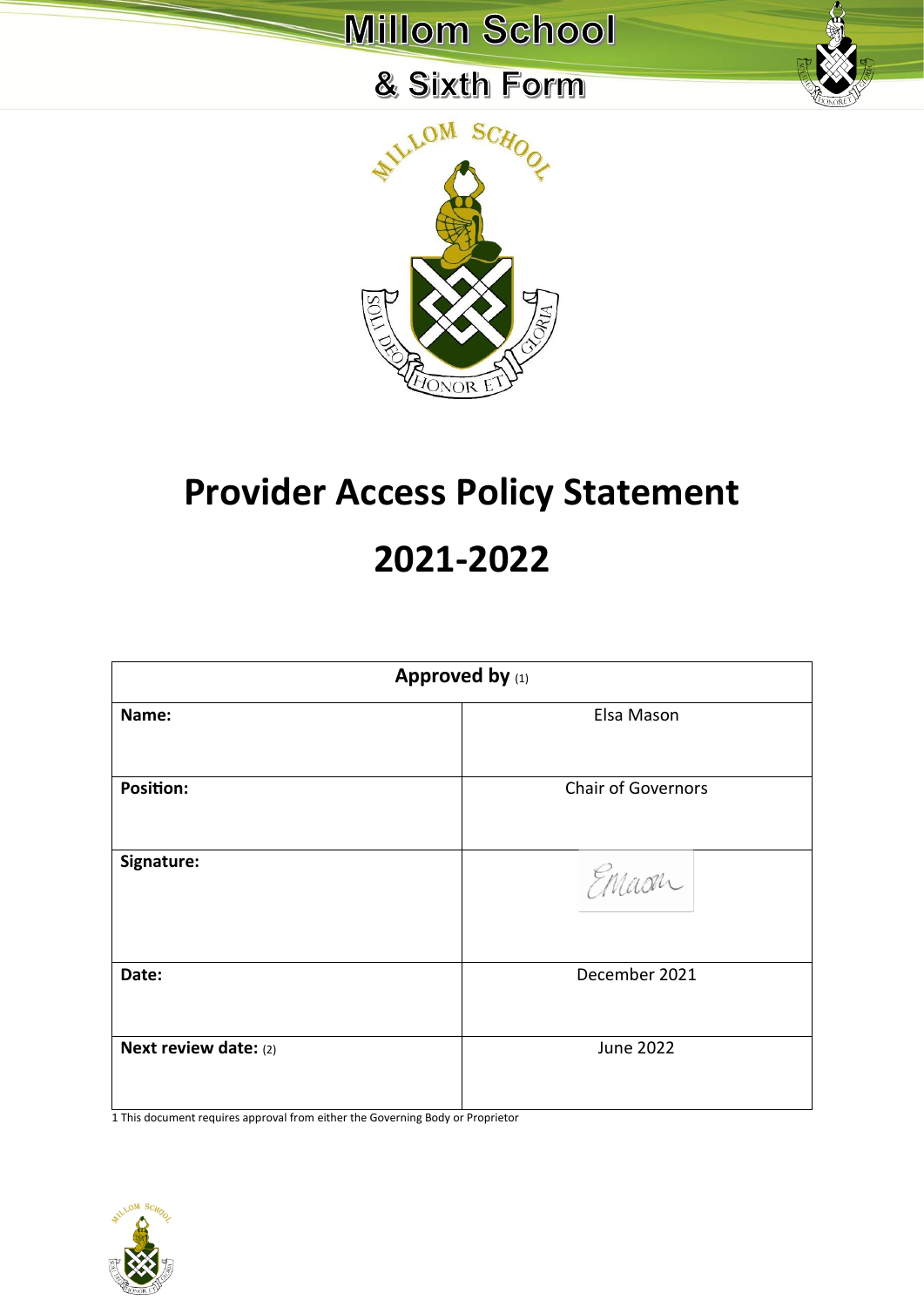### & Sixth Form



#### **Millom School: Provider Access Policy Introduction**

This policy statement sets out the school's arrangements for managing the access of providers to pupils at the school for the purpose of giving them information about the provider's education or training offer. This complies with the school's legal obligations under Section 42B of the Education Act 1997.

The January 2018 "Careers guidance and access for education and training providers" statutory guidance states:

*"This statutory guidance has been updated to expand on the aim set out in the strategy to make sure that all young people in secondary school get a programme of advice and guidance that is stable, structured and delivered by individuals with the right skills and experience."*

*Schools and academies have an "existing duty to secure independent careers guidance and the new duty to provide opportunities to a range of providers of technical education and apprenticeships to access pupils to inform them about technical education qualifications or apprenticeships."*

#### **The statutory duties:**

*"The governing body must ensure that the independent careers guidance provided:*

- •*is presented in an impartial manner, showing no bias or favouritism towards a particular institution, education or work option;*
- •*includes information on the range of education or training options, including apprenticeships and technical education routes;*
- •*is guidance that the person giving it considers will promote the best interests of the pupils to whom it is given."*

*"The Technical and Further Education Act 2017 inserts section 42B into the Education Act 1997 and came into force on 2 January 2018. This new law requires the proprietor of all schools and academies to ensure that there is an opportunity for a range of education and training providers to access all pupils in year 8 to year 13 for the purpose of informing them about approved technical education qualifications or apprenticeships."*

#### **Pupil entitlement**

All pupils in years 8-13 are entitled:

- to find out about technical education qualifications and apprenticeships opportunities, as part of a careers programme which provides information on the full range of education and training options available at each transition point;
- to hear from a range of local providers about the opportunities they offer, including technical education and apprenticeships –

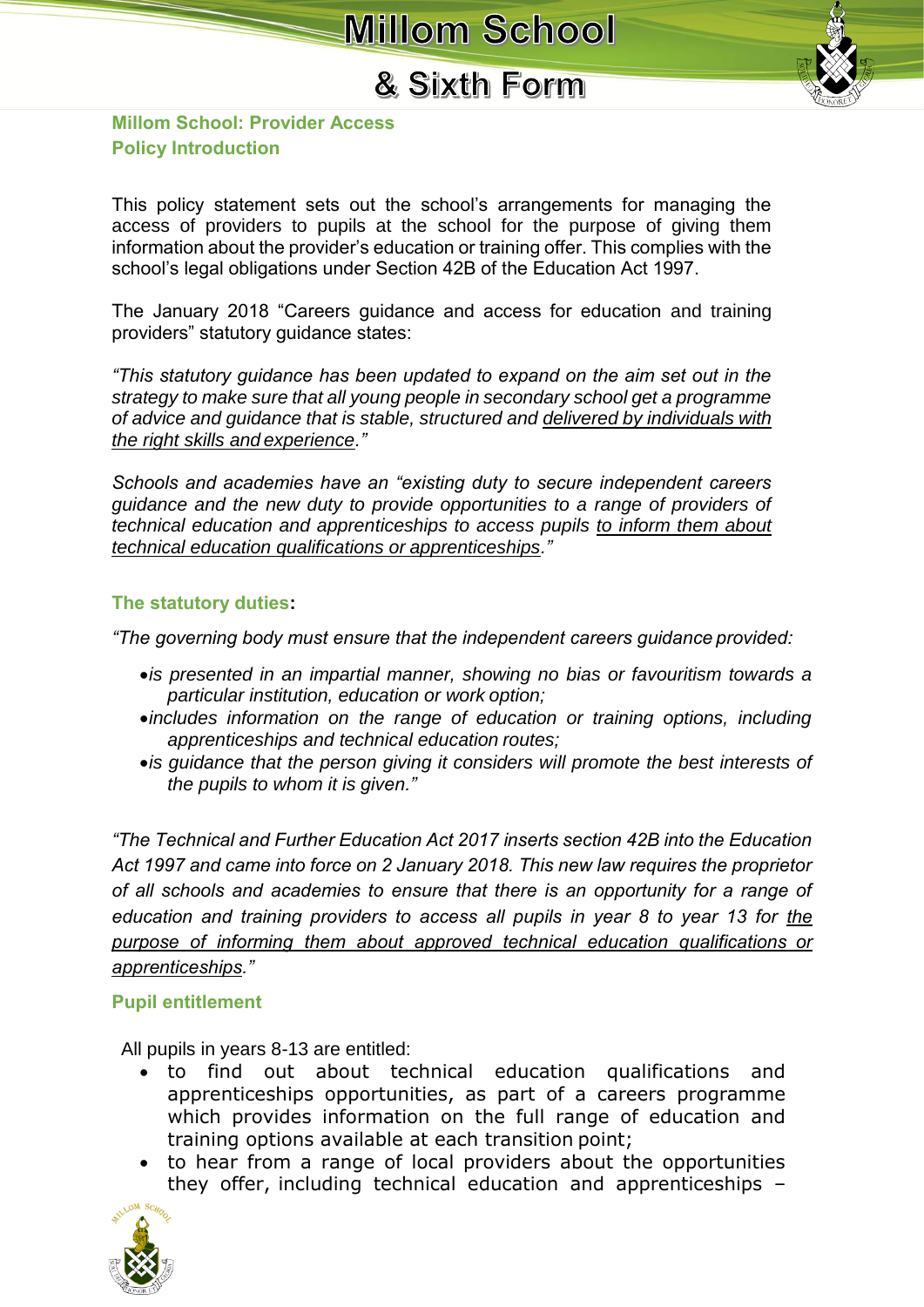### & Sixth Form

through options events, assemblies and group discussions and taster events;

• to understand how to make applications for the full range of academic and technical courses.

#### **Management of provider access requests**

#### **Procedure**

A provider wishing to request access should contact Mr S Olliver, Assistant **Headteacher** 

Telephone: 01229 772300

Email: stollivers@millom.cumbria.sch.uk

#### **Opportunities for access**

A number of events, integrated into the school careers programme, will offer providers an opportunity to come into school to speak to pupils and/or their parents/carers:

|                   | <b>Autumn Term</b>                                                                                                                                                         | <b>Spring Term</b>                                                                                                                                                                                                                                              | <b>Summer Term</b>                                                                         |
|-------------------|----------------------------------------------------------------------------------------------------------------------------------------------------------------------------|-----------------------------------------------------------------------------------------------------------------------------------------------------------------------------------------------------------------------------------------------------------------|--------------------------------------------------------------------------------------------|
| Year 7            | Unifrog Launch                                                                                                                                                             | <b>Newcastle University</b><br>Outreach program                                                                                                                                                                                                                 |                                                                                            |
| Year <sub>8</sub> |                                                                                                                                                                            | <b>Newcastle University</b><br>Outreach program                                                                                                                                                                                                                 |                                                                                            |
| Year 9            | Y9 Options Event<br>Careers of the<br>Future insight day<br>Virtual<br>apprenticeship<br>insight day                                                                       | <b>Progression Assembly</b><br>Hello Future workshops                                                                                                                                                                                                           | <b>Hello Future</b><br>workshops                                                           |
| Year 10           | Build my Skills FESP<br>and Miller Waite<br><b>Nirtual Careers Fair</b><br><b>Work Experience</b><br>Preparation<br><b>Speakers for Schools</b><br>virtual work experience | Build my Skills - Barclays,<br><b>FESP and Hello Future</b><br><b>Work Experience Preparation</b><br>Speakers for Schools virtual<br>work experience<br>Hello Future workshops<br>Hope here careers<br>consulting – CV and cover<br>letter masterclass webinar. | <b>Speakers for Schools</b><br>virtual work experience<br><b>Hello Future</b><br>workshops |
| Year 11           | <b>Virtual Careers Fair</b><br>Hello Future<br>workshops<br><b>Virtual</b><br>apprenticeship<br>insight day                                                                | Mock Interviews<br>Post-16 Information Evening<br><b>UCAS</b> fair visit<br>Hello Future workshops                                                                                                                                                              |                                                                                            |

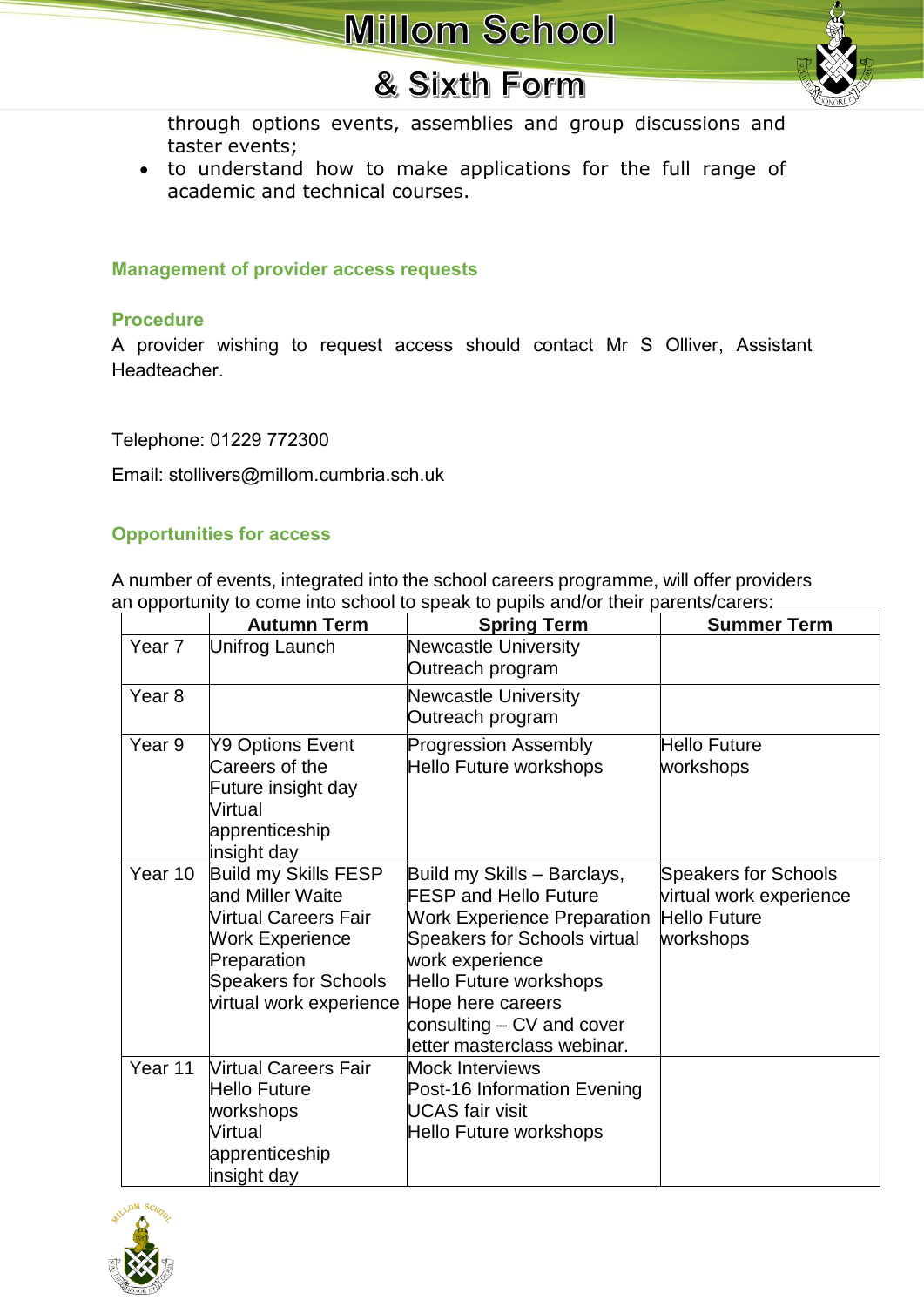### & Sixth Form

|         | <b>Autumn Term</b>                                                                                                                                                                                                                                                                 | <b>Spring Term</b>                                                                                                                                                                                                                                                                     | <b>Summer Term</b>                                                                                                            |
|---------|------------------------------------------------------------------------------------------------------------------------------------------------------------------------------------------------------------------------------------------------------------------------------------|----------------------------------------------------------------------------------------------------------------------------------------------------------------------------------------------------------------------------------------------------------------------------------------|-------------------------------------------------------------------------------------------------------------------------------|
| Year 12 | <b>Nirtual careers Fair</b><br>Dream Placement -<br><b>CfLP</b><br><b>Speakers for Schools</b><br>virtual work experience<br><b>Newcastle University</b><br>Outreach - research<br>skills                                                                                          | Speakers for Schools virtual<br>work experience<br>UCAS fair visit<br>Hello Future workshops<br>Hello Future mentoring<br>Unifrog and Russell Group<br>Universities webinar<br>Uniforg and global<br>universities – study in the<br><b>UK</b> webinar<br>Unifrog UK courses<br>webinar | <b>Work Experience</b><br>Preparation<br><b>Speakers for Schools</b><br>virtual work experience<br>University open day visits |
| Year 13 | <b>Virtual Careers Fair</b><br>Dream Placement -<br><b>CfLP</b><br>Gen $2$ – application<br>workshop<br>Unifrog & Sheffield<br>Hallam personal<br>statement webinar.<br>Universities of<br>Sunderland,<br>Reading, Gloucester<br>and Wolverhampton<br>making decisions<br>webinar. | Hello Future workshops<br>Aberdeen, Teeside and<br>Lancaster University looking<br>ahead webinar                                                                                                                                                                                       |                                                                                                                               |

Please speak to our Careers Leader to identify the most suitable opportunity for you.

#### **Premises and facilities**

The school will make classrooms available for discussions between the provider and students, as appropriate to the activity and subject to availability during the normal timetabled uses of those spaces. The provider will bring their own resources and other specialist equipment to support their presentations. This will all be discussed and agreed in advance of the visit with the Careers Leader or a member of their team.

The provider will give the school proof, in accordance with the guidance, that the individuals delivering the guidance have the "right skills and experience".

The provider will give assurance, in accordance with the guidance, that they are attending "*the purpose of informing them about approved technical education qualifications or apprenticeships"* and not to promote their institution for the purposes of recruiting students from the school.

From time to time there may be providers who are offering the same academic, technical qualifications and apprenticeships. The school reserves the right to